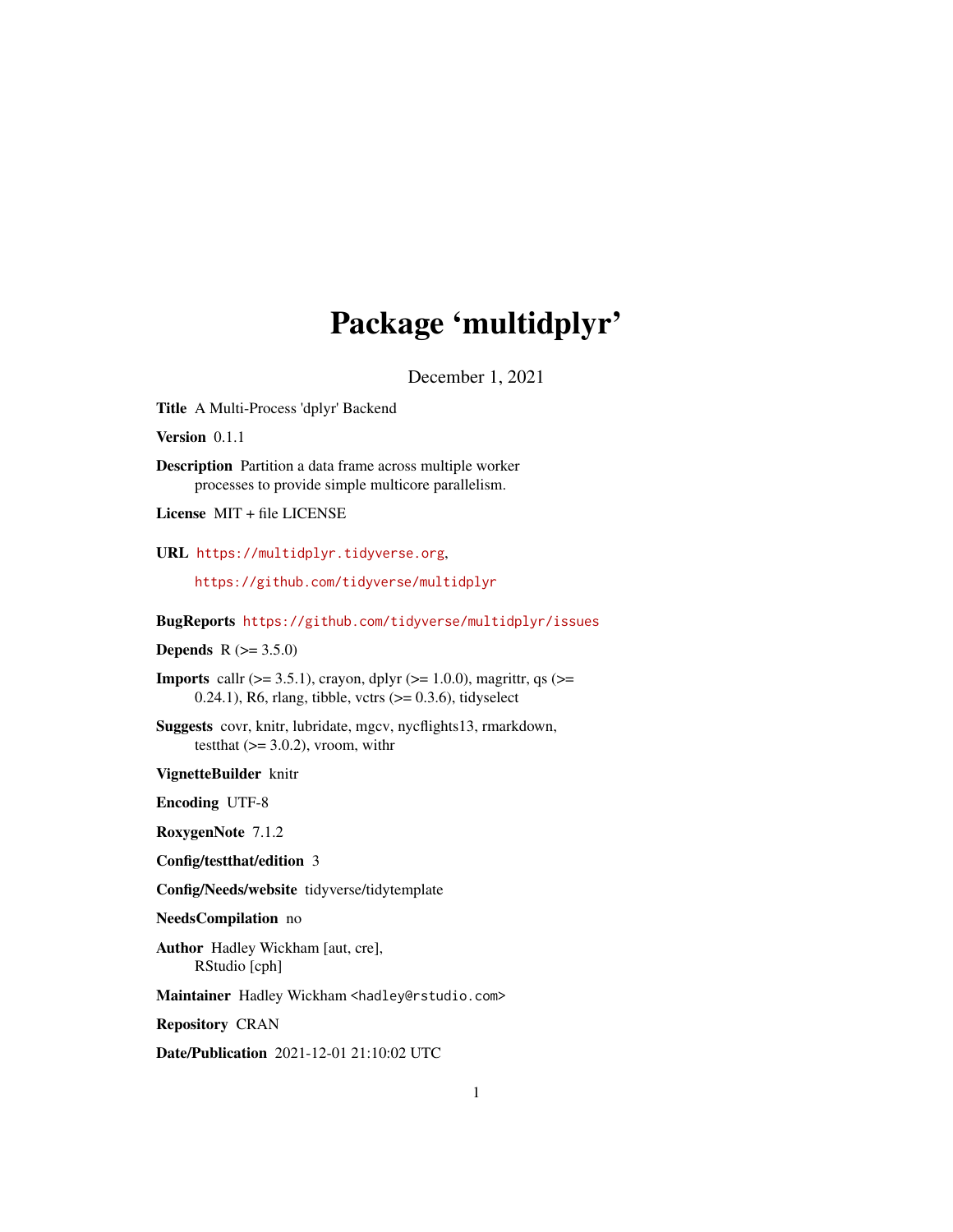# <span id="page-1-0"></span>R topics documented:

| Index |  |  |  |  |  |  |  |  |  |  |  |  |  |  |  |  |  |
|-------|--|--|--|--|--|--|--|--|--|--|--|--|--|--|--|--|--|
|       |  |  |  |  |  |  |  |  |  |  |  |  |  |  |  |  |  |
|       |  |  |  |  |  |  |  |  |  |  |  |  |  |  |  |  |  |
|       |  |  |  |  |  |  |  |  |  |  |  |  |  |  |  |  |  |
|       |  |  |  |  |  |  |  |  |  |  |  |  |  |  |  |  |  |
|       |  |  |  |  |  |  |  |  |  |  |  |  |  |  |  |  |  |

cluster\_call *Call a function on each node of a cluster*

# Description

'cluster\_call()' executes the code on each worker and returns the results; 'cluster\_send()' executes the code ignoring the result. Jobs are submitted to workers in parallel, and then we wait until they're complete.

# Usage

```
cluster_call(cluster, code, ptype = list())
```

```
cluster_send(cluster, code)
```
# Arguments

| cluster | A cluster.                                                                                                                             |
|---------|----------------------------------------------------------------------------------------------------------------------------------------|
| code    | An expression to execute on each worker.                                                                                               |
| ptype   | Determines the output type. The default returns a list, which will always suc-<br>ceed. Set to a narrower type to simplify the output. |

# Value

A list of results with one element for each worker in 'cluster'.

#### Examples

```
cl <- default_cluster()
```

```
# Run code on each cluster and retrieve results
cluster_call(cl, Sys.getpid())
cluster_call(cl, runif(1))
```

```
# use ptype to simplify
cluster_call(cl, runif(1), ptype = double())
```

```
# use cluster_send() to ignore results
cluster_send(cl, x <- runif(1))
cluster_call(cl, x, ptype = double())
```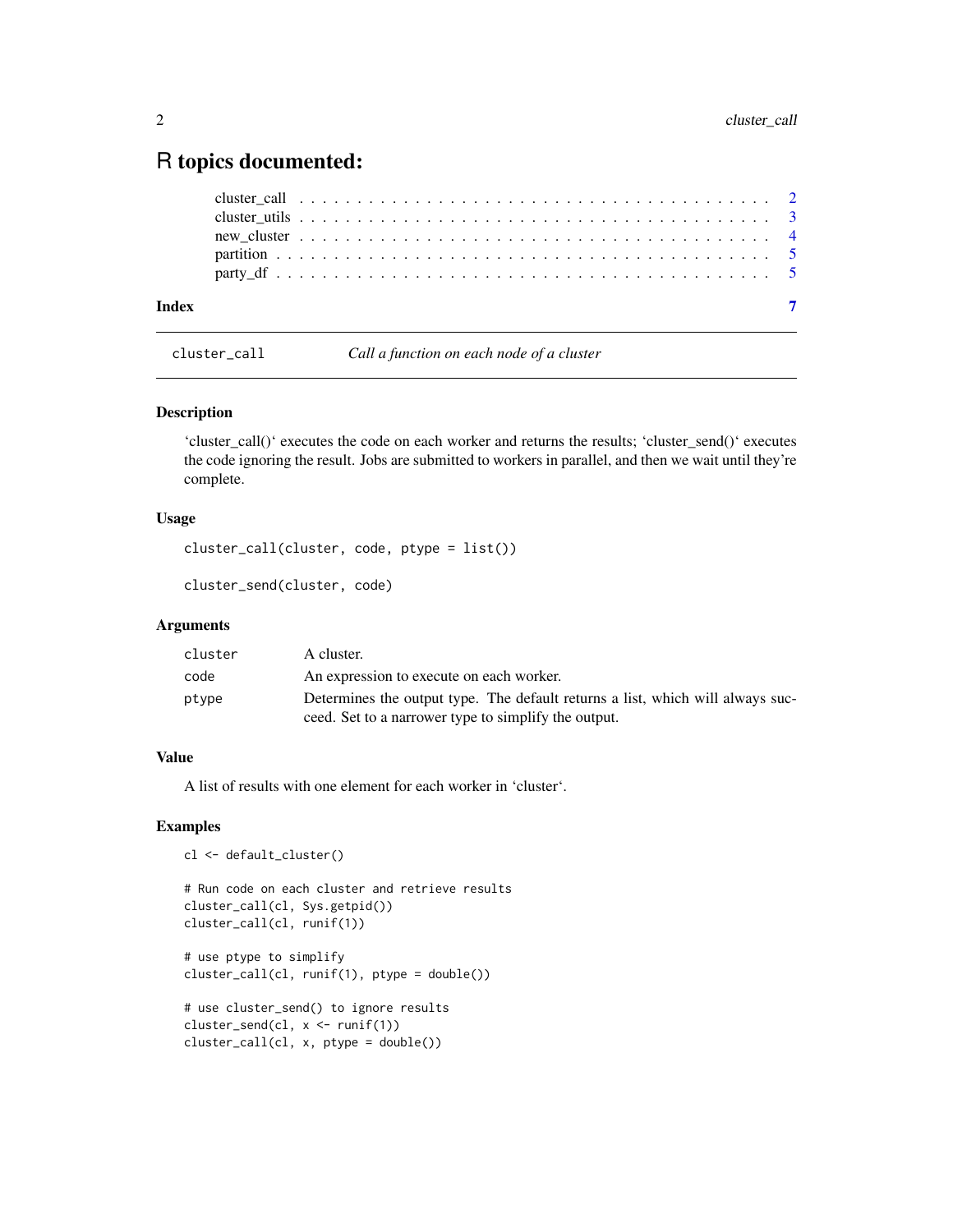<span id="page-2-0"></span>

#### Description

These functions provide useful helpers for performaning common operations. 'cluster\_assign()' assigns the same value on each worker; 'cluster\_assign\_each()' assigns different values on each worker; 'cluster\_assign\_partition()' partitions vectors so that each worker gets (approximately) the same number of pieces.

#### Usage

```
cluster_assign(.cluster, ...)
cluster_assign_each(.cluster, ...)
cluster_assign_partition(.cluster, ...)
cluster_copy(cluster, names, env = caller_env())
cluster_rm(cluster, names)
cluster_library(cluster, packages)
```
#### Arguments

|                  | Name-value pairs                                   |  |  |  |  |  |
|------------------|----------------------------------------------------|--|--|--|--|--|
| cluster, cluster |                                                    |  |  |  |  |  |
|                  | Cluster to work on                                 |  |  |  |  |  |
| names            | Name of variables to copy.                         |  |  |  |  |  |
| env              | Environment in which to look for varibles to copy. |  |  |  |  |  |
| packages         | Character vector of packages to load               |  |  |  |  |  |

### Value

Functions that modify the worker environment invisibly return 'cluster' so calls can be piped together. The other functions return lists with one element for each worker.

# Examples

```
cl <- default_cluster()
cluster_assign(cl, a = runif(1))cluster_call(cl, a)
```

```
# Assign different values on each cluster
cluster_assign_each(cl, b = c(1, 10))
cluster_call(cl, b)
```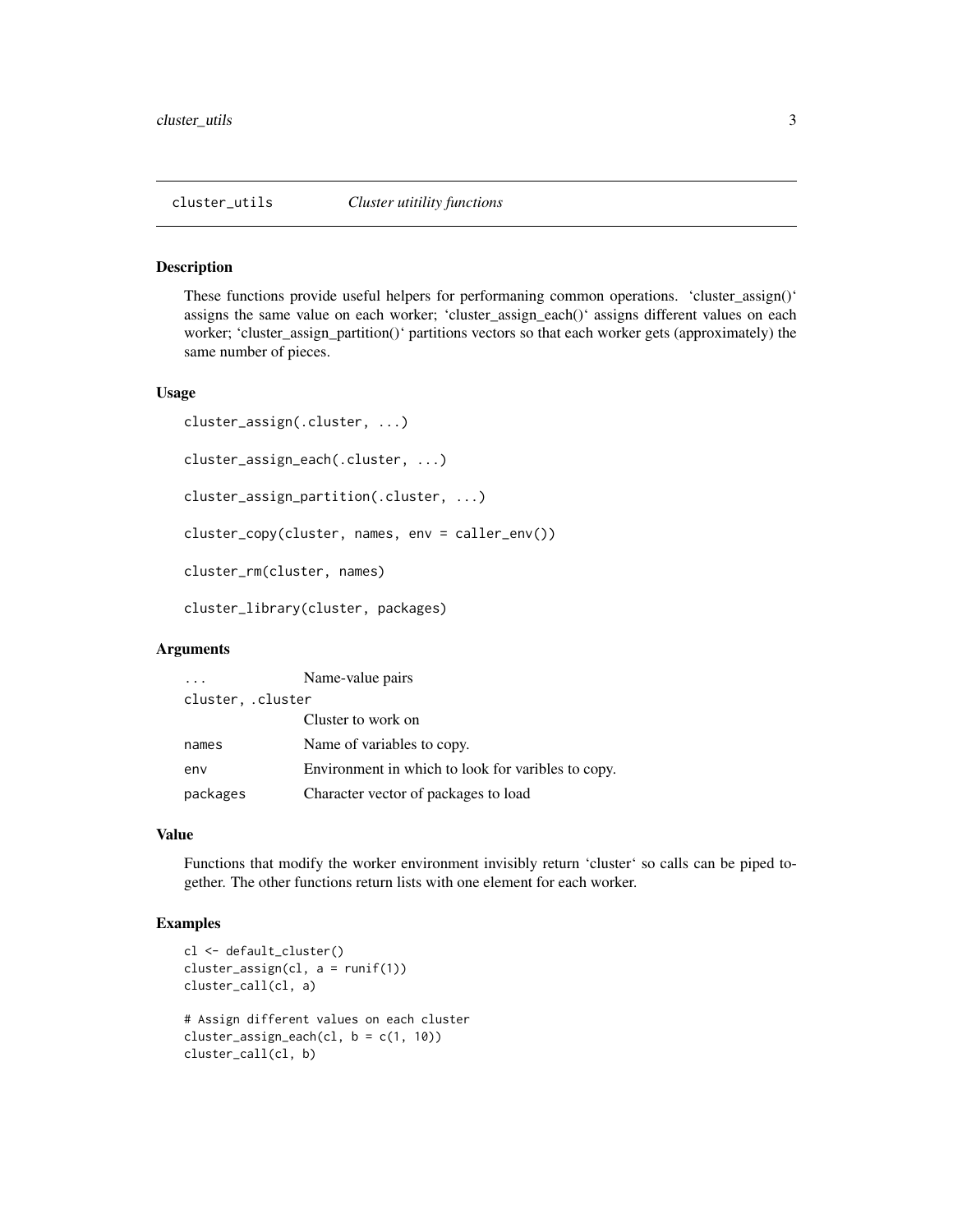```
# Partition a vector so that each worker gets approximately the
# same amount of it
cluster_assign_partition(cl, c = 1:11)
cluster_call(cl, c)
# If you want different to compute different values on each
# worker, use `cluster_call()` directly:
cluster_call(cl, d <- runif(1))
cluster_call(cl, d)
# cluster_copy() is a useful shortcut
e <- 10
cluster_copy(cl, "e")
cluster_call(cl, ls())
cluster_rm(cl, letters[1:5])
cluster_call(cl, ls())
# Use cluster_library() to load packages
cluster_call(cl, search())
cluster_library(cl, "magrittr")
cluster_call(cl, search())
```
new\_cluster *Create a new cluster with sensible defaults.*

#### Description

Clusters created with this function will automatically clean up after themselves.

#### Usage

new\_cluster(n)

#### Arguments

n Number of workers to create. Avoid setting this higher than the number of cores in your computer as it will degrade performance.

### Value

A 'multidplyr\_cluster' object.

# Examples

cluster <- new\_cluster(2) cluster

<span id="page-3-0"></span>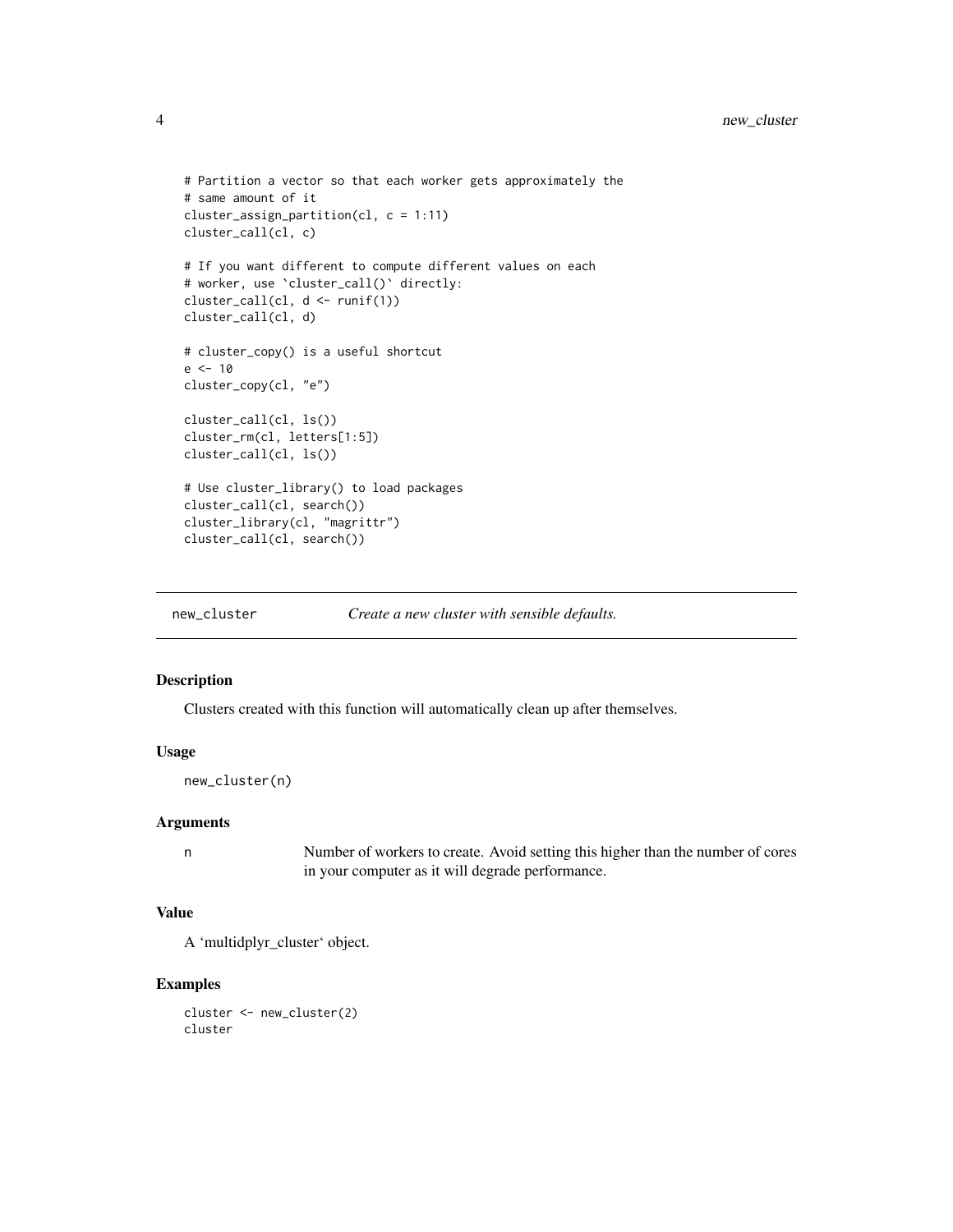<span id="page-4-0"></span>

#### Description

Partitioning ensures that all observations in a group end up on the same worker. To try and keep the observations on each worker balanced, 'partition()' uses a greedy algorithm that iteratively assigns each group to the worker that currently has the fewest rows.

#### Usage

```
partition(data, cluster)
```
# Arguments

| data    | Dataset to partition, typically grouped. When grouped, all observations in a |
|---------|------------------------------------------------------------------------------|
|         | group will be assigned to the same cluster.                                  |
| cluster | Cluster to use.                                                              |

#### Value

A [party\_df].

#### Examples

```
library(dplyr)
cl <- default_cluster()
cluster_library(cl, "dplyr")
mtcars2 <- partition(mtcars, cl)
mtcars2 %>% mutate(cyl2 = 2 * cyl)
mtcars2 %>% filter(vs == 1)
mtcars2 %>% group_by(cyl) %>% summarise(n())
mtcars2 %>% select(-cyl)
```
party\_df *A 'party\_df' partitioned data frame*

# Description

This S3 class represents a data frame partitioned across workers in a cluster. You can use this constructor if you have already spread data frames spread across a cluster. If not, start with [partition()] instead.

#### Usage

party\_df(cluster, name, auto\_rm = FALSE)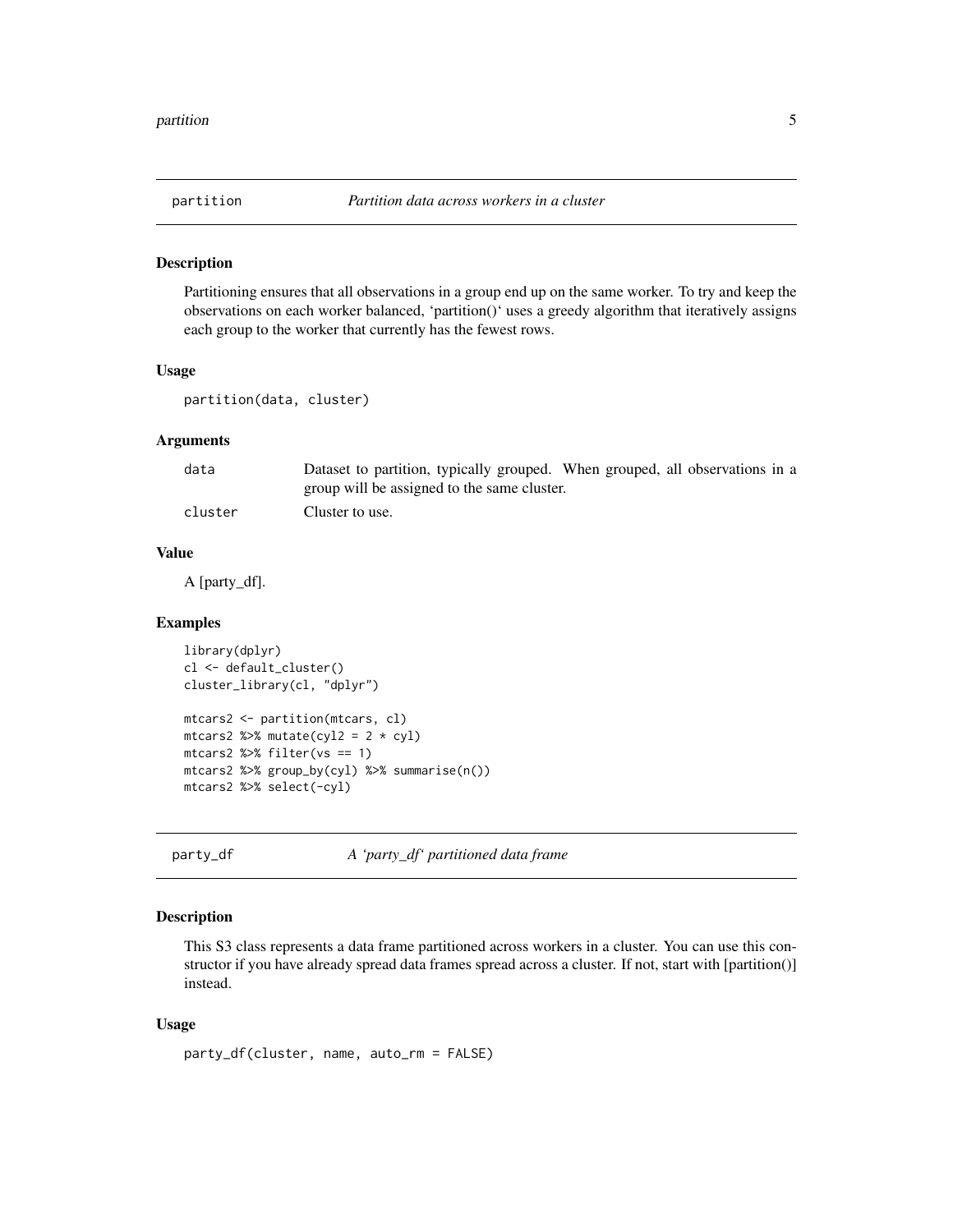# Arguments

| cluster | A cluster                                                                                             |
|---------|-------------------------------------------------------------------------------------------------------|
| name    | Name of data frame variable. Must exist on every worker, be a data frame, and<br>have the same names. |
| auto_rm | If 'TRUE', will automatically 'rm()' the data frame on the workers when this<br>object is created.    |

### Value

An S3 object with class 'multidplyr\_party\_df'.

# Examples

```
# If a real example, you might spread file names across the clusters
# and read in using data.table::fread()/vroom::vroom()/qs::qread().
cl <- default_cluster()
cluster_send(cl[1], n <- 10)
cluster_send(cl[2], n <- 15)
cluster_send(cl, df <- data.frame(x = runif(n)))
df <- party_df(cl, "df")
df
```